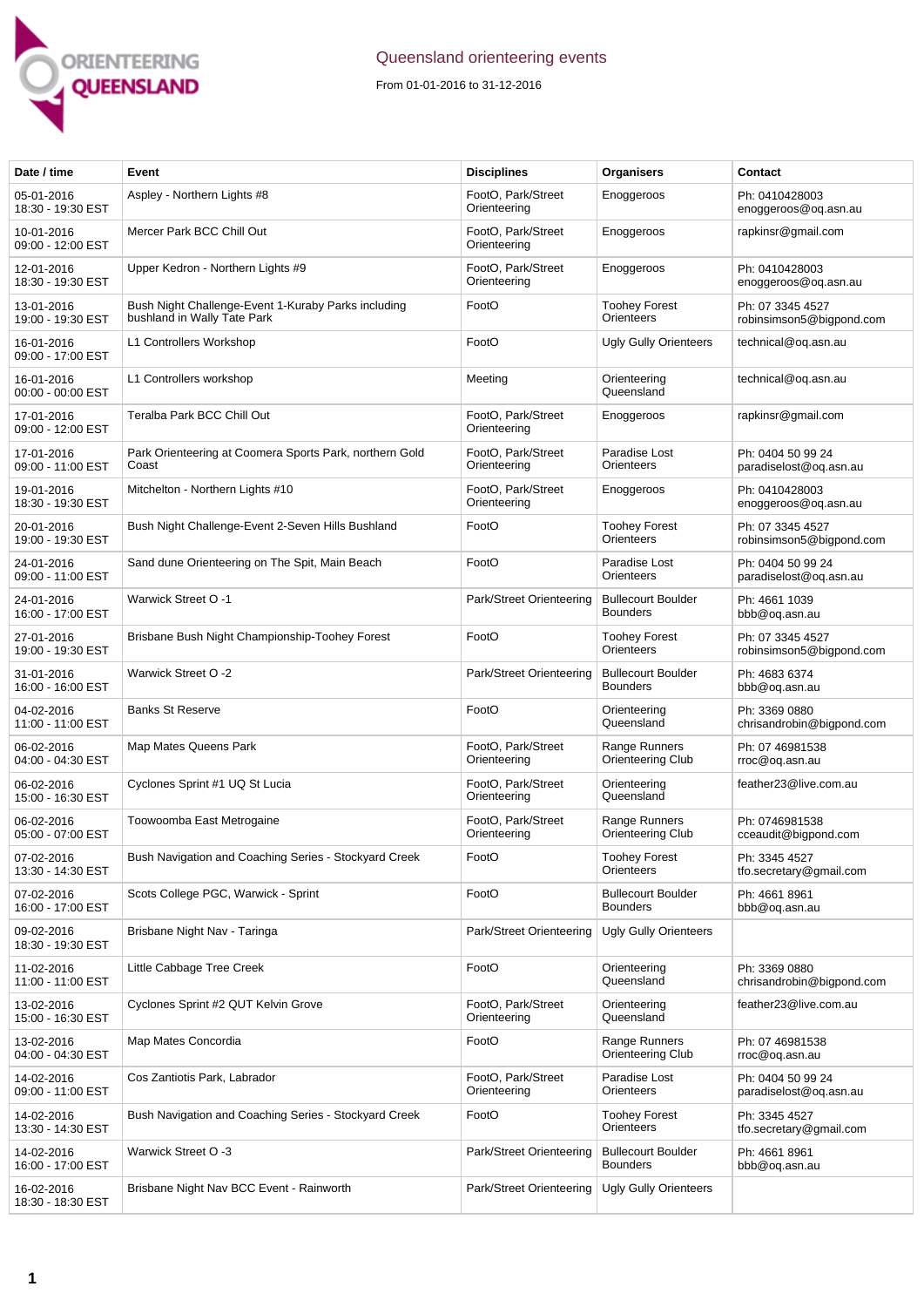| 18-02-2016<br>11:00 - 11:00 EST | New Farm Park                                                    | FootO                              | Orienteering<br>Queensland                       | Ph: 3369 0880<br>chrisandrobin@bigpond.com  |
|---------------------------------|------------------------------------------------------------------|------------------------------------|--------------------------------------------------|---------------------------------------------|
| 20-02-2016<br>04:00 - 04:30 EST | Map Mates Highfields                                             | FootO                              | Range Runners<br>Orienteering Club               | Ph: 0746981538<br>rroc@oq.asn.au            |
| 20-02-2016<br>15:00 - 16:30 EST | Cyclones Sprint #3 Yeronga Schools                               | FootO, Park/Street<br>Orienteering | Orienteering<br>Queensland                       | feather23@live.com.au                       |
| 20-02-2016<br>05:00 - 07:00 EST | <b>Highfields Metrogaine</b>                                     | FootO, Park/Street<br>Orienteering | Range Runners<br>Orienteering Club               | Ph: 0746981538<br>rroc@oq.asn.au            |
| 21-02-2016<br>13:30 - 14:30 EST | Bush Navigation and Coaching Series - Stockyard Creek            | FootO                              | <b>Toohey Forest</b><br>Orienteers               | Ph: 3345 4527<br>tfo.secretary@gmail.com    |
| 21-02-2016<br>09:00 - 11:00 EST | Braeside, between Warwick and Stanthorpe                         | FootO                              | <b>Bullecourt Boulder</b><br><b>Bounders</b>     | Ph: 4683 6374<br>bbb@oq.asn.au              |
| 21-02-2016<br>00:00 - 00:00 EST | Pine Rivers Park- CANCELLED                                      | FootO, Park/Street<br>Orienteering | Enoggeroos                                       | Ph: 32566580<br>Irapkins@iinet.net.au       |
| 23-02-2016<br>18:30 - 18:30 EST | Brisbane Night Nav - Taringa North                               | Park/Street Orienteering           | <b>Ugly Gully Orienteers</b>                     | Ph: 0417617580<br>ugsecretary@oq.asn.au     |
| 25-02-2016<br>11:00 - 11:00 EST | Rocks Riverside Park                                             | FootO                              | Orienteering<br>Queensland                       | Ph: 3369 0880<br>chrisandrobin@bigpond.com  |
| 27-02-2016<br>15:00 - 16:30 EST | Cyclones Sprint #4 Ferny Grove State School                      | FootO. Park/Street<br>Orienteering | Orienteering<br>Queensland                       | feather23@live.com.au                       |
| 27-02-2016<br>04:00 - 04:30 EST | Map Mates Webb Park                                              | FootO                              | Range Runners<br>Orienteering Club               | Ph: 07 46981538<br>rroc@oq.asn.au           |
| 28-02-2016<br>09:00 - 11:00 EST | Bush Orienteering at Hinterland Regional Park, Mudgeeraba        | FootO                              | Paradise Lost<br>Orienteers                      | Ph: 0404 50 99 24<br>paradiselost@og.asn.au |
| 28-02-2016<br>08:00 - 11:00 EST | Bluestone Bush Training Morning,                                 | FootO                              | <b>Ugly Gully Orienteers</b>                     | Ph: +61738712397<br>suyantay@gmail.com      |
| 01-03-2016<br>18:30 - 18:30 EST | Brisbane Night Nav - Banks Street                                | FootO, Park/Street<br>Orienteering | Enoggeroos                                       |                                             |
| 03-03-2016<br>11:00 - 11:00 EST | Gap Creek Central                                                | FootO                              | Orienteering<br>Queensland                       | Ph: 3369 0880<br>chrisandrobin@bigpond.com  |
| 05-03-2016<br>16:00 - 17:00 EST | Stanthorpe High School Sprint                                    | FootO                              | <b>Bullecourt Boulder</b><br><b>Bounders</b>     | Ph: 4683 6374<br>batmaps.liz@gmail.com      |
| 05-03-2016<br>00:00 - 00:00 EST | Stanthorpe High School                                           | Foot                               | <b>Bullecourt Boulder</b><br><b>Bounders</b>     | Ph: 4683 6374<br>batmaps.liz@gmail.com      |
| 06-03-2016<br>00:09 - 11:00 EST | Dalmoak, via Stanthorpe - OY 1                                   | FootO                              | <b>Bullecourt Boulder</b><br><b>Bounders</b>     | Ph: 0477 059 063<br>batmaps.liz@gmail.com   |
| 06-03-2016<br>00:00 - 00:00 EST | Dalmoak via Stanthorpe                                           | Foot                               | <b>Bullecourt Boulder</b><br><b>Bounders</b>     | Ph: 4683 6374<br>batmaps.liz@gmail.com      |
| 08-03-2016<br>18:30 - 18:30 EST | Brisbane Night Nav BCC Event - Indooroopilly                     | Park/Street Orienteering           | <b>Ugly Gully Orienteers</b>                     |                                             |
| 10-03-2016<br>11:00 - 11:00 EST | <b>Rainbow Forest</b>                                            | FootO                              | Orienteering<br>Queensland                       | Ph: 3369 0880<br>chrisandrobin@bigpond.com  |
| 13-03-2016<br>08:30 - 08:30 EST | Camp Cotton MTBO                                                 | <b>MTBO</b>                        | Multi Terrain Bike<br>Orienteers                 | Ph: 0400443642<br>info@mtbo.com.au          |
| 13-03-2016<br>13:30 - 14:30 EST | Stockyard South                                                  | FootO                              | <b>Toohey Forest</b><br>Orienteers               |                                             |
| 13-03-2016<br>04:00 - 04:00 EST | Mt Peel                                                          | FootO                              | Range Runners<br>Orienteering Club               | Ph: 07 46981538<br>rroc@oq.asn.au           |
| 15-03-2016<br>18:30 - 18:30 EST | Brisbane Night Nav - Ashgrove                                    | Park/Street Orienteering           | Enoggeroos                                       |                                             |
| 17-03-2016<br>11:00 - 11:00 EST | Anzac Park                                                       | FootO                              | Orienteering<br>Queensland                       | Ph: 3369 0880<br>chrisandrobin@bigpond.com  |
| 20-03-2016<br>09:00 - 11:00 EST | Cyclones Sprint #5 and OQ AGM - West Moreton Anglican<br>College | FootO, Park/Street<br>Orienteering | Orienteering<br>Queensland                       | feather23@live.com.au                       |
| 20-03-2016<br>03:00 - 04:00 EST | Perseverance Dam                                                 | FootO                              | Range Runners<br>Orienteering Club               | Ph: 07 46981538<br>rroc@oq.asn.au           |
| 20-03-2016<br>09:00 - 12:30 EST | North Woco                                                       | FootO                              | <b>Bundaberg United</b><br><b>Scrub Harriers</b> | Ph: 0468 465 240<br>sakgrayson@hotmail.com  |
| 22-03-2016<br>18:30 - 18:30 EST | Brisbane Night Nav - St Lucia                                    | Park/Street Orienteering           | <b>Ugly Gully Orienteers</b>                     |                                             |
| 24-03-2016<br>11:00 - 11:00 EST | Boronia Bushland                                                 | FootO                              | Orienteering<br>Queensland                       | Ph: 3369 0880<br>chrisandrobin@bigpond.com  |
| 27-03-2016<br>00:00 - 00:00 EST | Gordon/s MTBO                                                    | FootO, MTBO                        | Multi Terrain Bike<br>Orienteers                 |                                             |
| 29-03-2016<br>18:30 - 18:30 EST | Brisbane Night Nav BCC Event - Kenmore                           | Park/Street Orienteering           | <b>Ugly Gully Orienteers</b>                     |                                             |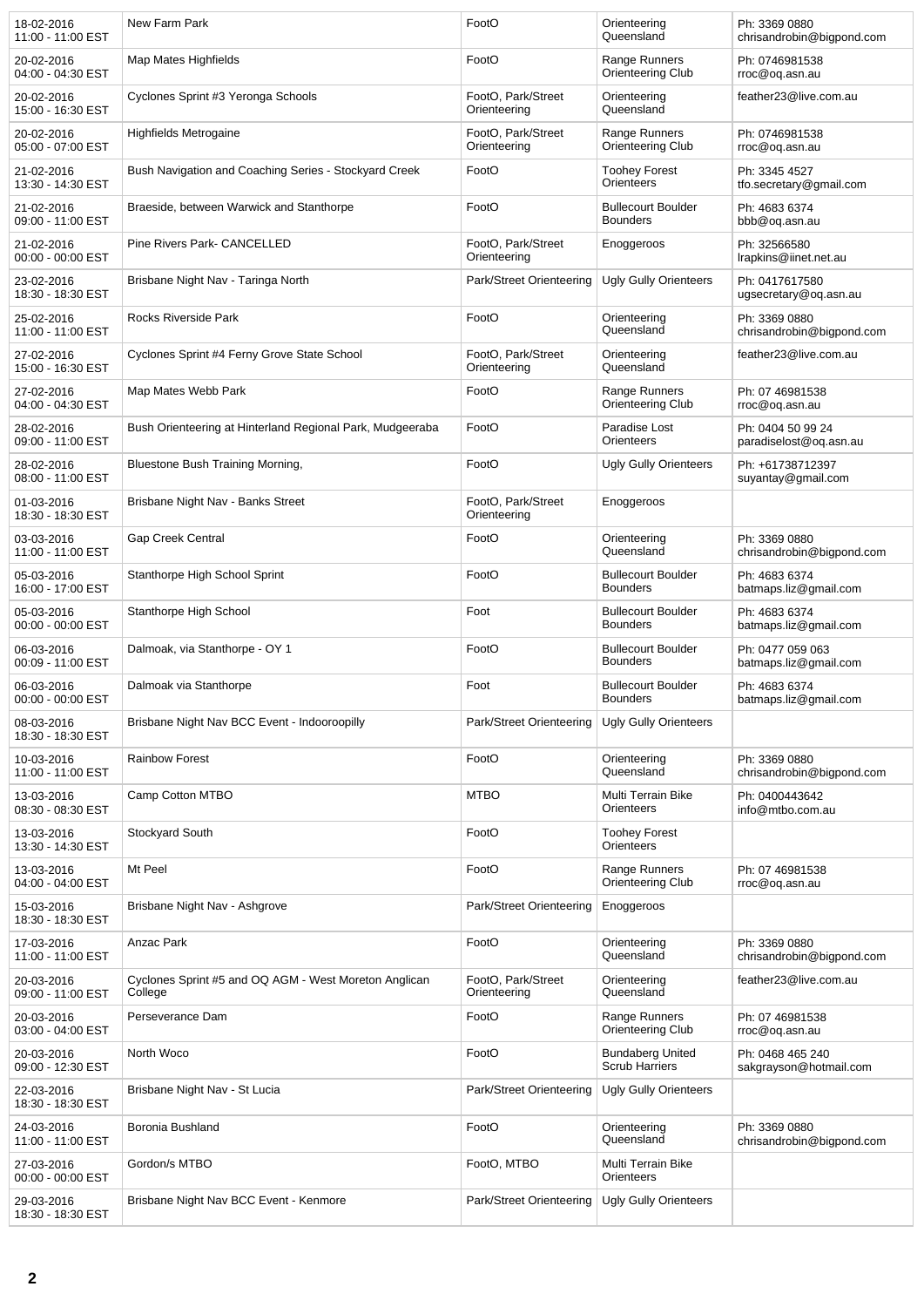| 03-04-2016<br>09:00 - 12:00 EST                           | Mt Coot-tha - BCC Event                                               | FootO                              | <b>Ugly Gully Orienteers</b>                 | Ph: +61738712397<br>suyantay@gmail.com           |
|-----------------------------------------------------------|-----------------------------------------------------------------------|------------------------------------|----------------------------------------------|--------------------------------------------------|
| 03-04-2016<br>09:00 - 11:00 EST                           | Park Orienteering at Pizzey Park, Miami - postponed from last<br>week | FootO                              | Paradise Lost<br>Orienteers                  | Ph: 0404 50 99 24<br>paradiselost@oq.asn.au      |
| 03-04-2016<br>08:00 - 11:30 EST                           | JCU Cross-Country Event                                               | FootO                              | <b>Totally Tropical</b><br>Orienteering Club | Ph: 0418 154 026<br>TTOC@bigpond.com             |
| 05-04-2016<br>18:30 - 18:30 EST                           | Brisbane Night Nav - Ithaca                                           | Park/Street Orienteering           | Enoggeroos                                   |                                                  |
| 07-04-2016<br>11:00 - 12:30 EST                           | Windermere                                                            | FootO                              | Orienteering<br>Queensland                   | Ph: 0733690880<br>chrisandrobin@bigpond.com      |
| 09-04-2016<br>14:00 - 17:30 EST                           | Narangba MTBO 1                                                       | <b>MTBO</b>                        | <b>Sunshine Orienteers</b><br>Club           | Ph: 0491161678<br>info@sunshineorienteers.com.au |
| 09-04-2016<br>15:00 - 16:30 EST                           | Cyclones Sprint #6 St Peters Indooroopilly *entry extended*           | FootO, Park/Street<br>Orienteering | Orienteering<br>Queensland                   | feather23@live.com.au                            |
| 10-04-2016<br>09:00 - 11:00 EST                           | Park Orienteering at Musgrave Park, Southport/Labrador                | FootO                              | Paradise Lost<br>Orienteers                  | Ph: 0404 50 99 24<br>paradiselost@oq.asn.au      |
| 10-04-2016<br>07:30 - 09:00 EST                           | Narangba MTBO 2                                                       | <b>MTBO</b>                        | <b>Sunshine Orienteers</b><br>Club           | Ph: 0491161678<br>info@sunshineorienteers.com.au |
| 10-04-2016<br>09:00 - 13:00 EST                           | Charlies Paddock, Dalveen                                             | FootO                              | <b>Bullecourt Boulder</b><br><b>Bounders</b> | Ph: 4683 6374<br>batmaps.liz@gmail.com           |
| 10-04-2016<br>08:30 - 11:30 EST                           | Les Atkinson Park Event                                               | FootO                              | <b>Toohey Forest</b><br>Orienteers           | Ph: 0412 776 876<br>gbossley@westnet.com.au      |
| 12-04-2016<br>18:30 - 18:30 EST                           | Brisbane Night Nav BCC Event - Anzac Park                             | FootO, Park/Street<br>Orienteering | <b>Ugly Gully Orienteers</b>                 |                                                  |
| 14-04-2016<br>11:00 - 12:30 EST                           | Cicada Park                                                           | FootO                              | Orienteering<br>Queensland                   | Ph: 0733690880<br>chrisandrobin@bigpond.com      |
| 17-04-2016<br>13:30 - 13:30 EST                           | Queensland Middle Distance Champs - Quinzeh Rocks                     | FootO                              | <b>Toohey Forest</b><br>Orienteers           | Ph: 33454527                                     |
| 19-04-2016<br>18:30 - 18:30 EST                           | Brisbane Night Nav - Centenary                                        | Park/Street Orienteering           | <b>Ugly Gully Orienteers</b>                 |                                                  |
| 21-04-2016<br>11:00 - 12:30 EST                           | Bardon Forest Park BCC GOLD Event                                     | FootO                              | Orienteering<br>Queensland                   | Ph: 0733690880<br>chrisandrobin@bigpond.com      |
| 23-04-2016<br>00:00 EST -<br>Sunday 24 April<br>00:00 EST | <b>MTBO Training Camp</b>                                             | <b>MTBO</b>                        | Multi Terrain Bike<br>Orienteers             | Ph: 0412776876<br>gbossley@westnet.com.au        |
| 24-04-2016<br>09:00 - 12:00 EST                           | <b>Bunyaville</b>                                                     | FootO                              | Enoggeroos                                   | Ph: 0410 428 003<br>enoggeroos@og.asn.au         |
| 24-04-2016<br>09:00 - 10:30 EST                           | Leyburn State Forest                                                  | FootO                              | Range Runners<br>Orienteering Club           | Ph: 0746981538<br>rroc@oq.asn.au                 |
| 26-04-2016<br>18:30 - 18:30 EST                           | Brisbane Night Nav - Edenbrooke                                       | Park/Street Orienteering           | <b>Ugly Gully Orienteers</b>                 |                                                  |
| 28-04-2016<br>11:00 - 12:30 EST                           | Springfield Lakes                                                     | FootO                              | Orienteering<br>Queensland                   | Ph: 0733690880<br>chrisandrobin@bigpond.com      |
| 01-05-2016<br>09:00 - 11:30 EST                           | Opossum Creek                                                         | FootO                              | Ugly Gully Orienteers                        |                                                  |
| 01-05-2016<br>09:00 - 11:00 EST                           | Park Orienteering at Schuster Park, Tallebudgera                      | FootO, Park/Street<br>Orienteering | Paradise Lost<br>Orienteers                  | Ph: 0404 50 99 24<br>paradiselost@og.asn.au      |
| 01-05-2016<br>10:00 - 10:00 EST                           | Coaching - Brooklands Paddock, Dalveen                                | FootO                              | <b>Bullecourt Boulder</b><br><b>Bounders</b> | Ph: 4698 1538<br>fcrosato@bigpond.com            |
| 05-05-2016<br>11:00 - 12:30 EST                           | Gap Creek East                                                        | FootO                              | Orienteering<br>Queensland                   | Ph: 0733690880<br>chrisandrobin@bigpond.com      |
| 08-05-2016<br>09:00 - 09:00 EST                           | OY4 - Kholo Hills                                                     | FootO                              | Ugly Gully Orienteers                        | Ph: 33690880<br>chrisandrobin@bigpond.com        |
| 11-05-2016<br>04:00 - 04:00 EST                           | World Orienteering Day Queens Park Tmba                               | FootO, Park/Street<br>Orienteering | Range Runners<br>Orienteering Club           | Ph: 0746981538<br>rroc@oq.asn.au                 |
| 11-05-2016<br>15:30 - 19:30 EST                           | Night Nav - World O Day - Ashgrove                                    | FootO, Park/Street<br>Orienteering | Enoggeroos                                   | Ph: 0410428003<br>enoggeroos@oq.asn.au           |
| 11-05-2016<br>15:45 - 17:00 EST                           | World Orienteering Day Primary Schools - Mayfield                     | Park/Street Orienteering           | <b>Toohey Forest</b><br>Orienteers           | Ph: 0412 776 876<br>gbossley@westnet.com.au      |
| 12-05-2016<br>11:00 - 12:30 EST                           | <b>Bluestone North</b>                                                | FootO                              | Orienteering<br>Queensland                   | Ph: 0733690880<br>chrisandrobin@bigpond.com      |
| 15-05-2016<br>00:00 - 00:00 EST                           | Esk MTBO                                                              | <b>MTBO</b>                        | Multi Terrain Bike<br>Orienteers             | Ph: 0418871193<br>info@mtbo.com.au               |
| 15-05-2016<br>09:00 - 10:30 EST                           | Buhot Creek (Don and Christine Burnett Conservation area)             | FootO                              | <b>Toohey Forest</b><br>Orienteers           | Ph: 07 3849 7657                                 |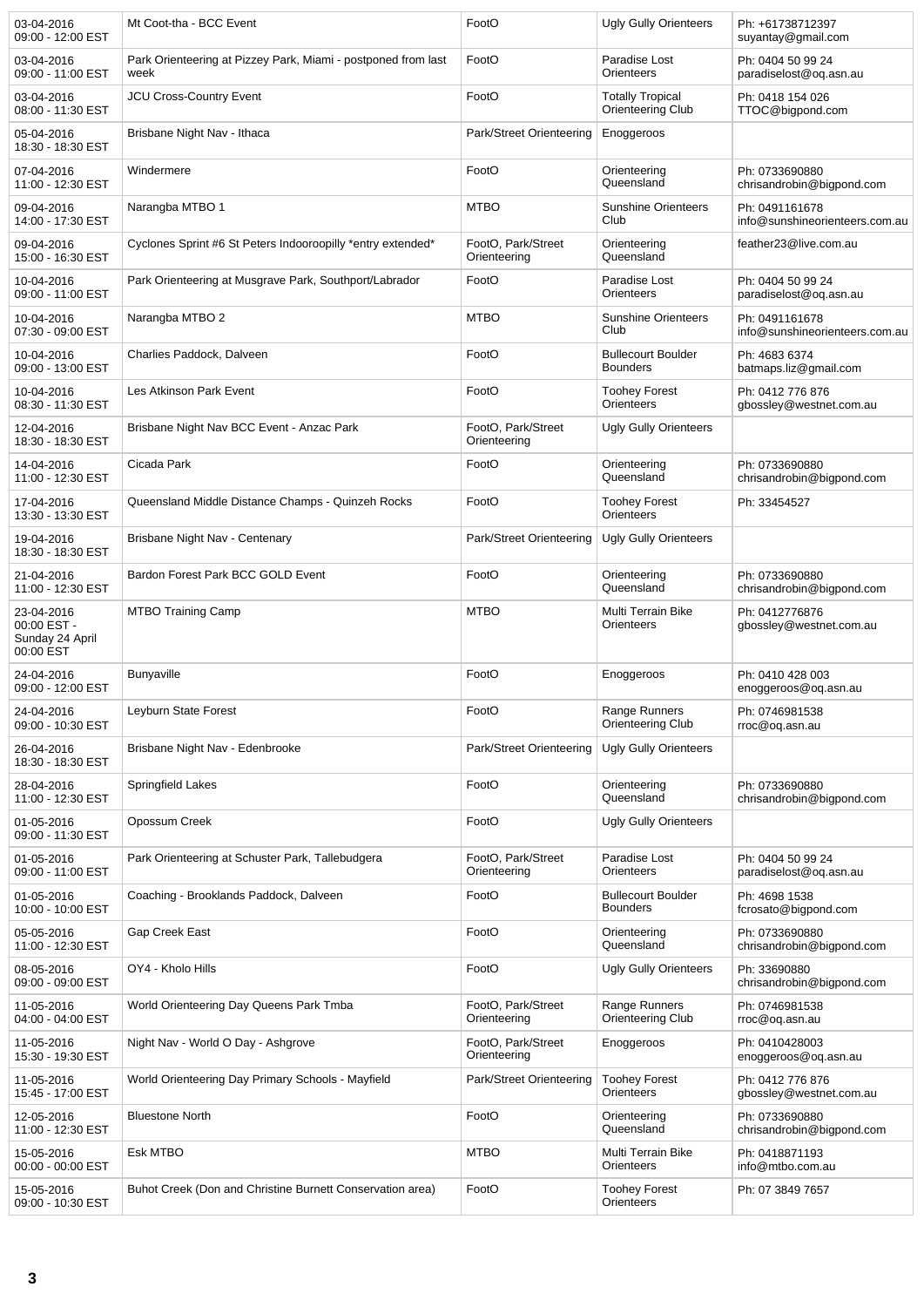| 15-05-2016<br>09:00 - 13:00 EST | Rosenthal Creek, Dalveen                                         | FootO                              | <b>Bullecourt Boulder</b><br><b>Bounders</b>        | Ph: 4683 6374<br>batmaps.liz@gmail.com            |
|---------------------------------|------------------------------------------------------------------|------------------------------------|-----------------------------------------------------|---------------------------------------------------|
| 19-05-2016<br>11:00 - 12:30 EST | Banks St Reserve BCC GOLD                                        | FootO                              | Orienteering<br>Queensland                          | Ph: 0733690880<br>chrisandrobin@bigpond.com       |
| 22-05-2016<br>09:00 - 11:00 EST | Park Orienteering at Eddie Kornhauser Reserve, Elanora           | FootO, Park/Street<br>Orienteering | Paradise Lost<br>Orienteers                         | Ph: 0404 50 99 24<br>paradiselost@oq.asn.au       |
| 22-05-2016<br>09:00 - 12:30 EST | Bluestone Creek - OY 5                                           | FootO                              | Enoggeroos                                          | Ph: 0431532858<br>enoggeroos@oq.asn.au            |
| 26-05-2016<br>11:00 - 12:30 EST | Pegg's Lookout                                                   | FootO                              | Orienteering<br>Queensland                          | Ph: 33690880<br>chrisandrobin@bigpond.com         |
| 28-05-2016<br>12:30 - 13:30 EST | St Pauls PINK DAY Grid O                                         | Park/Street Orienteering           |                                                     | Ph: 0412776876<br>gbossley@westnet.com.au         |
| 28-05-2016<br>00:00 - 00:00 EST | St Pauls PINK DAY Score Event                                    | FootO                              | Enoggeroos                                          |                                                   |
| 29-05-2016<br>00:00 - 00:00 EST | North Lakes                                                      | Park/Street Orienteering           | Enoggeroos                                          | Ph: 0439774470<br>enoggeroos@oq.asn.au            |
| 29-05-2016<br>09:00 - 10:30 EST | Goomburra                                                        | FootO                              | Range Runners<br>Orienteering Club                  | Ph: 0746981538<br>rroc@oq.asn.au                  |
| 29-05-2016<br>08:00 - 11:00 EST | TTOC Sherriff Park Metrogaine-Cyclegaine                         | FootO, MTBO                        | <b>Totally Tropical</b><br><b>Orienteering Club</b> | Ph: 0418 154 026<br>TTOC@bigpond.com              |
| 02-06-2016<br>11:00 - 12:30 EST | Stockyard South                                                  | FootO                              | Orienteering<br>Queensland                          | Ph: 33690880<br>chrisandrobin@bigpond.com         |
| 05-06-2016<br>09:00 - 12:00 EST | Brightview *** Cancelled ***                                     | FootO                              | <b>Ugly Gully Orienteers</b>                        |                                                   |
| 05-06-2016<br>09:00 - 12:00 EST | Grinstead Park O                                                 | Park/Street Orienteering           | Enoggeroos                                          | Ph: 0412 776 876<br>gbossley@westnet.com.au       |
| 09-06-2016<br>11:00 - 12:30 EST | <b>Kuraby Parks</b>                                              | FootO                              | Orienteering<br>Queensland                          | Ph: 33690880<br>chrisandrobin@bigpond.com         |
| 11-06-2016<br>13:00 - 14:30 EST | <b>Toohey Forest</b>                                             | FootO                              | <b>Toohey Forest</b><br>Orienteers                  |                                                   |
| 12-06-2016<br>08:00 - 12:00 EST | <b>Strawberry Fields Forever MTBO</b>                            | <b>MTBO</b>                        | <b>Sunshine Orienteers</b><br>Club                  | Ph: 0491-161678<br>info@sunshineorienteers.com.au |
| 12-06-2016<br>09:00 - 11:00 EST | Park Orienteering at Firth Park, Mudgeeraba                      | FootO, Park/Street<br>Orienteering | Paradise Lost<br>Orienteers                         | Ph: 0404 50 99 24<br>paradiselost@oq.asn.au       |
| 16-06-2016<br>00:00 - 00:00 EST | <b>Slaughter Falls</b>                                           | FootO                              | Orienteering<br>Queensland                          | Ph: 33690880<br>chrisandrobin@bigpond.com         |
| 19-06-2016<br>10:00 - 14:00 EST | *****Harlin -OY6*** POSTPONED                                    | FootO                              | Range Runners<br><b>Orienteering Club</b>           | Ph: 0746981538<br>rroc@oq.asn.au                  |
| 23-06-2016<br>11:00 - 12:30 EST | Chermside Hills BCC GOLD Event                                   | FootO                              | Orienteering<br>Queensland                          | Ph: 33690880<br>chrisandrobin@bigpond.com         |
| 26-06-2016<br>10:30 - 12:30 EST | 2016 Qld Sprint Champs (OY2)                                     | FootO                              | Enoggeroos                                          | Ph: 0410428003<br>enoggeroos@og.asn.au            |
| 26-06-2016<br>08:30 - 11:00 EST | TTOC Urban Cross-Country O                                       | FootO, Park/Street<br>Orienteering | <b>Totally Tropical</b><br>Orienteering Club        | Ph: 0418 154 026<br>TTOC@bigpond.com              |
| 26-06-2016<br>14:00 - 16:00 EST | Kalinga Park                                                     | Park/Street Orienteering           | Enoggeroos                                          | Ph: 32896335<br>shazmuz@tpg.com.au                |
| 27-06-2016<br>14:00 - 16:00 EST | Kalinga Park-Cancelled- See new event                            | Park/Street Orienteering           | Enoggeroos                                          | Ph: 3289 6335<br>shazmuz@tpg.com.au               |
| 03-07-2016<br>09:00 - 11:00 EST | <b>Bluestone South</b>                                           | FootO                              | <b>Ugly Gully Orienteers</b>                        | Ph: 0417617580<br>ugsecretary@oq.asn.au           |
| 03-07-2016<br>09:00 - 11:00 EST | Bush Orienteering at Coombabah Lakelands, northern Gold<br>Coast | FootO                              | Paradise Lost<br>Orienteers                         | Ph: 0404 50 99 24<br>paradiselost@oq.asn.au       |
| 03-07-2016<br>09:00 - 12:00 EST | Bettong                                                          | FootO                              | <b>Bundaberg United</b><br><b>Scrub Harriers</b>    | Ph: 0468 465 240<br>bush@oq.asn.au                |
| 07-07-2016<br>00:00 - 00:00 EST | Queensland Junior Orienteering Camp 7th - 10 th of July          | FootO                              | <b>Ugly Gully Orienteers</b>                        | Ph: +61738712397<br>suyantay@gmail.com            |
| 07-07-2016<br>11:00 - 12:30 EST | Seven Hills -Independence Day                                    | FootO                              | Orienteering<br>Queensland                          | Ph: 07 3899 9892<br>chrisandrobin@bigpond.com     |
| 09-07-2016<br>02:00 - 04:00 EST | 7th Brigade Park                                                 | Park/Street Orienteering           | Enoggeroos                                          | Ph: 0402813055<br>gkm1425@bigpond.net.au          |
| 10-07-2016<br>00:00 - 00:00 EST | Samford MTBO                                                     | <b>MTBO</b>                        | Multi Terrain Bike<br>Orienteers                    | Ph: 0418871193<br>info@mtbo.com.au                |
| 10-07-2016<br>09:00 - 10:00 EST | <b>Brightview</b>                                                | FootO                              | <b>Ugly Gully Orienteers</b>                        | Ph: +61738712397<br>suyantay@gmail.com            |
| 10-07-2016<br>09:00 - 12:00 EST | CANCELLED - ZEST Festival                                        | FootO, Park/Street<br>Orienteering | Paradise Lost<br>Orienteers                         | Ph: 0404509924<br>paradiselost@oq.asn.au          |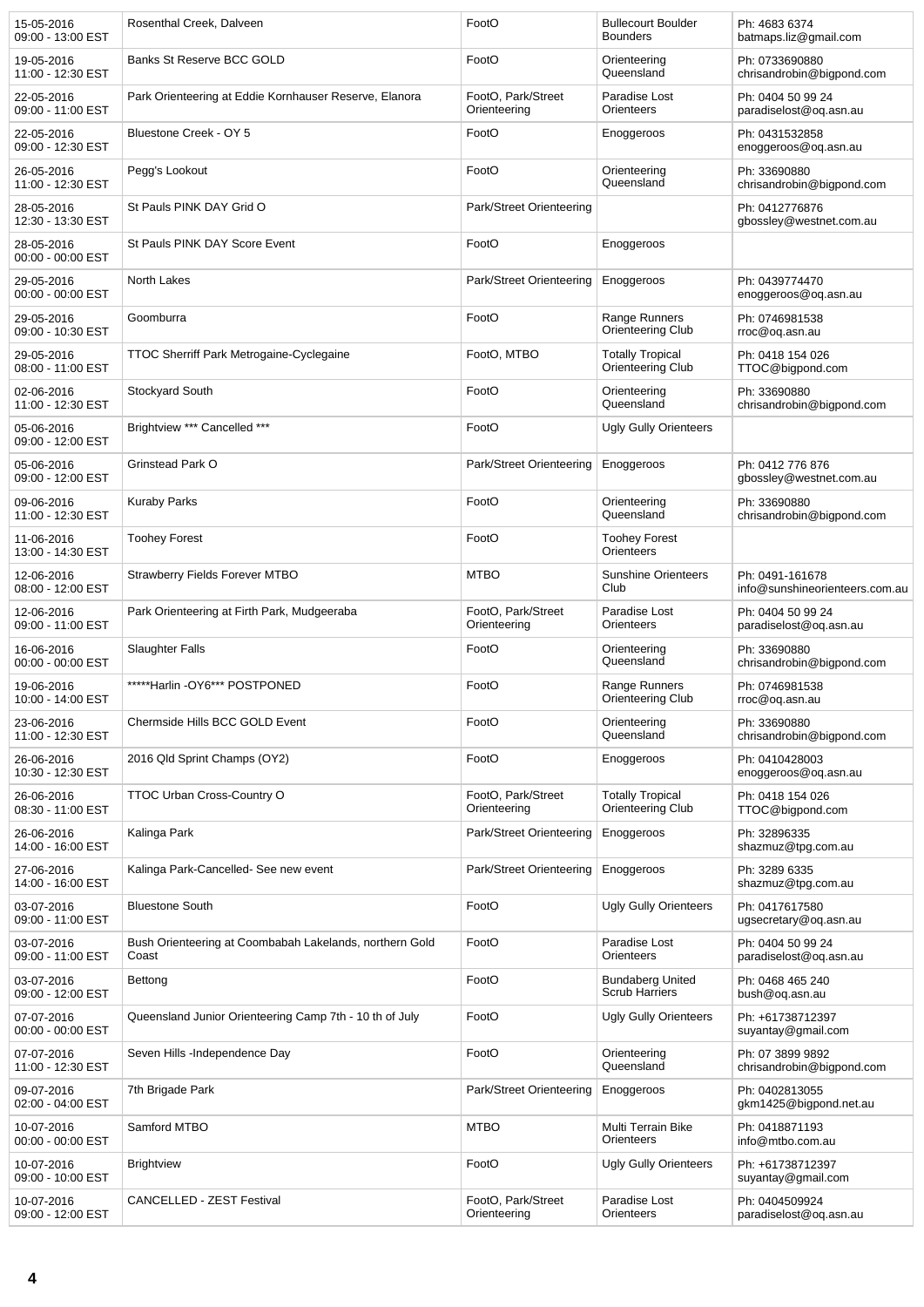| 10-07-2016<br>09:00 - 11:00 EST                               | Wilmot's Waterholes, Applethorpe                      | FootO                              | <b>Bullecourt Boulder</b><br><b>Bounders</b> | Ph: 4683 6374<br>batmaps.liz@gmail.com        |
|---------------------------------------------------------------|-------------------------------------------------------|------------------------------------|----------------------------------------------|-----------------------------------------------|
| 14-07-2016<br>11:00 - 12:30 EST                               | Robelle Domain                                        | FootO                              | Orienteering<br>Queensland                   | Ph: 33690880<br>chrisandrobin@bigpond.com     |
| 17-07-2016<br>09:00 - 10:00 EST                               | Fiona Calabro Memorial - Stockyard Creek              | FootO                              | <b>Toohey Forest</b><br>Orienteers           | tfo.treasurer@gmail.com                       |
| 17-07-2016<br>08:00 - 12:00 EST                               | Mingela Northern Classic Cross-Country                | FootO                              | <b>Totally Tropical</b><br>Orienteering Club | Ph: 0418 154 026<br>TTOC@bigpond.com          |
| 21-07-2016<br>11:00 - 12:30 EST                               | Minnippi Parklands GOLD                               | FootO                              | Orienteering<br>Queensland                   | Ph: 33690880<br>chrisandrobin@bigpond.com     |
| 23-07-2016<br>14:00 - 16:00 EST                               | <b>Bunyaville West - CANCELLED</b>                    | FootO                              | Enoggeroos                                   | Ph: 0410428003<br>enoggeroos@og.asn.au        |
| 24-07-2016<br>09:00 - 10:30 EST                               | Mt Crosby                                             | FootO                              | <b>Ugly Gully Orienteers</b>                 | Ph: 0447477066                                |
| 24-07-2016<br>09:00 - 11:00 EST                               | Park Orienteering at Regional Botanic Gardens, Benowa | FootO                              | Paradise Lost<br>Orienteers                  | Ph: 0404 50 99 24<br>paradiselost@oq.asn.au   |
| 24-07-2016<br>01:00 - 03:00 EST                               | Myers Lookout, Crows Nest                             | FootO                              | Range Runners<br>Orienteering Club           | Ph: 46981538<br>rroc@oq.asn.au                |
| 28-07-2016<br>11:00 - 12:30 EST                               | Quinzeh Rocks                                         | FootO                              | Orienteering<br>Queensland                   | Ph: 33690880<br>chrisandrobin@bigpond.com     |
| 30-07-2016<br>10:00 - 10:00 EST                               | Qld Schools Championships - Relay                     | FootO                              | Orienteering<br>Queensland                   | Ph: 0746981538<br>rroc@oq.asn.au              |
| 30-07-2016<br>11:45 - 11:45 EST                               | Kingaroy Klash                                        | FootO                              | Range Runners<br>Orienteering Club           | Ph: 46981538<br>rroc@oq.asn.au                |
| 30-07-2016<br>15:00 - 15:00 EST                               | Qld Schools Championships - Sprint                    | FootO                              | Orienteering<br>Queensland                   | Ph: 46981538<br>rroc@oq.asn.au                |
| 31-07-2016<br>09:00 - 09:00 EST                               | Qld Schools Championships - Individual                | FootO                              | Orienteering<br>Queensland                   | Ph: 46981538<br>rroc@oq.asn.au                |
| 03-08-2016<br>18:00 EST -<br>Wednesday 24<br>August 19:00 EST | <b>TTOC Urban Adventure Night Series</b>              | FootO                              | <b>Totally Tropical</b><br>Orienteering Club | Ph: 0418 154 026<br>TTOC@bigpond.com          |
| 04-08-2016<br>11:00 - 12:30 EST                               | Old Redbank Rifle Range                               | FootO                              | Orienteering<br>Queensland                   | Ph: 33690880<br>chrisandrobin@bigpond.com     |
| 07-08-2016<br>09:00 - 12:30 EST                               | Queensland Championships - Logan's Inlet              | FootO                              |                                              | Ph: 07 3369 0880<br>chrisandrobin@bigpond.com |
| 10-08-2016<br>11:00 - 12:30 EST                               | Toohey Forest Ekka Day                                | FootO                              | Orienteering<br>Queensland                   | Ph: 3369 0880<br>chrisandrobin@bigpond.com    |
| 13-08-2016<br>00:00 EST -<br>Sunday 14 August<br>00:00 EST    | <b>QLD MTBO Champs</b>                                | <b>MTBO</b>                        | <b>Sunshine Orienteers</b><br>Club           | info@sunshineorienteers.com.ai                |
| 13-08-2016<br>02:00 - 04:00 EST                               | Chermside Hills                                       | FootO                              | Enoggeroos                                   | Ph: 0416261277<br>andrewmunro@yahoo.com       |
| 14-08-2016<br>09:00 - 11:00 EST                               | Park Orienteering at Nerang                           | FootO                              | Paradise Lost<br>Orienteers                  | Ph: 0404 50 99 24<br>paradiselost@oq.asn.au   |
| 14-08-2016<br>15:00 - 16:00 EST                               | Warwick Street O event 1                              | Park/Street Orienteering           | <b>Bullecourt Boulder</b><br><b>Bounders</b> | Ph: 4683 6374<br>batmaps.liz@gmail.com        |
| 18-08-2016<br>11:00 - 12:30 EST                               | Kalinga Park                                          | FootO, Park/Street<br>Orienteering | Orienteering<br>Queensland                   | Ph: 3369 0880<br>chrisandrobin@bigpond.com    |
| 21-08-2016<br>09:00 - 14:00 EST                               | HARLIN-OY6                                            | FootO                              |                                              | Ph: 0746981538<br>rroc@oq.asn.au              |
| 21-08-2016<br>15:00 - 16:00 EST                               | Allora - Street O event 2                             | Park/Street Orienteering           | <b>Bullecourt Boulder</b><br><b>Bounders</b> | Ph: 4683 6374<br>batmaps.liz@gmail.com        |
| 25-08-2016<br>11:00 - 12:30 EST                               | Mt.Coot-tha                                           | FootO                              | Orienteering<br>Queensland                   | Ph: 33690880<br>chrisandrobin@bigpond.com     |
| 26-08-2016<br>15:45 - 17:15 EST                               | Wilston Schools Comp                                  | Park/Street Orienteering           | Enoggeroos                                   | Ph: 0412776876<br>gbossley@westnet.com.au     |
| 27-08-2016<br>00:00 EST -<br>Sunday 28 August<br>15:00 EST    | Reedy Creek Junior Training Weekend                   | FootO                              | <b>Ugly Gully Orienteers</b>                 |                                               |
| 28-08-2016<br>09:00 - 12:00 EST                               | Wild Horse Mountain Foot O                            | FootO                              | <b>Sunshine Orienteers</b><br>Club           | Ph: 07 54457770<br>sauer.1@bigpond.com        |
| 28-08-2016<br>15:00 - 15:45 EST                               | Interschool Sprint Challenge                          | FootO                              | Range Runners<br>Orienteering Club           | Ph: 46981538<br>rroc@oq.asn.au                |
| 28-08-2016<br>15:00 - 16:00 EST                               | Warwick Street O event 3 - Scots College              | Park/Street Orienteering           | <b>Bullecourt Boulder</b><br><b>Bounders</b> | Ph: 4683 6374<br>batmaps.liz@gmail.com        |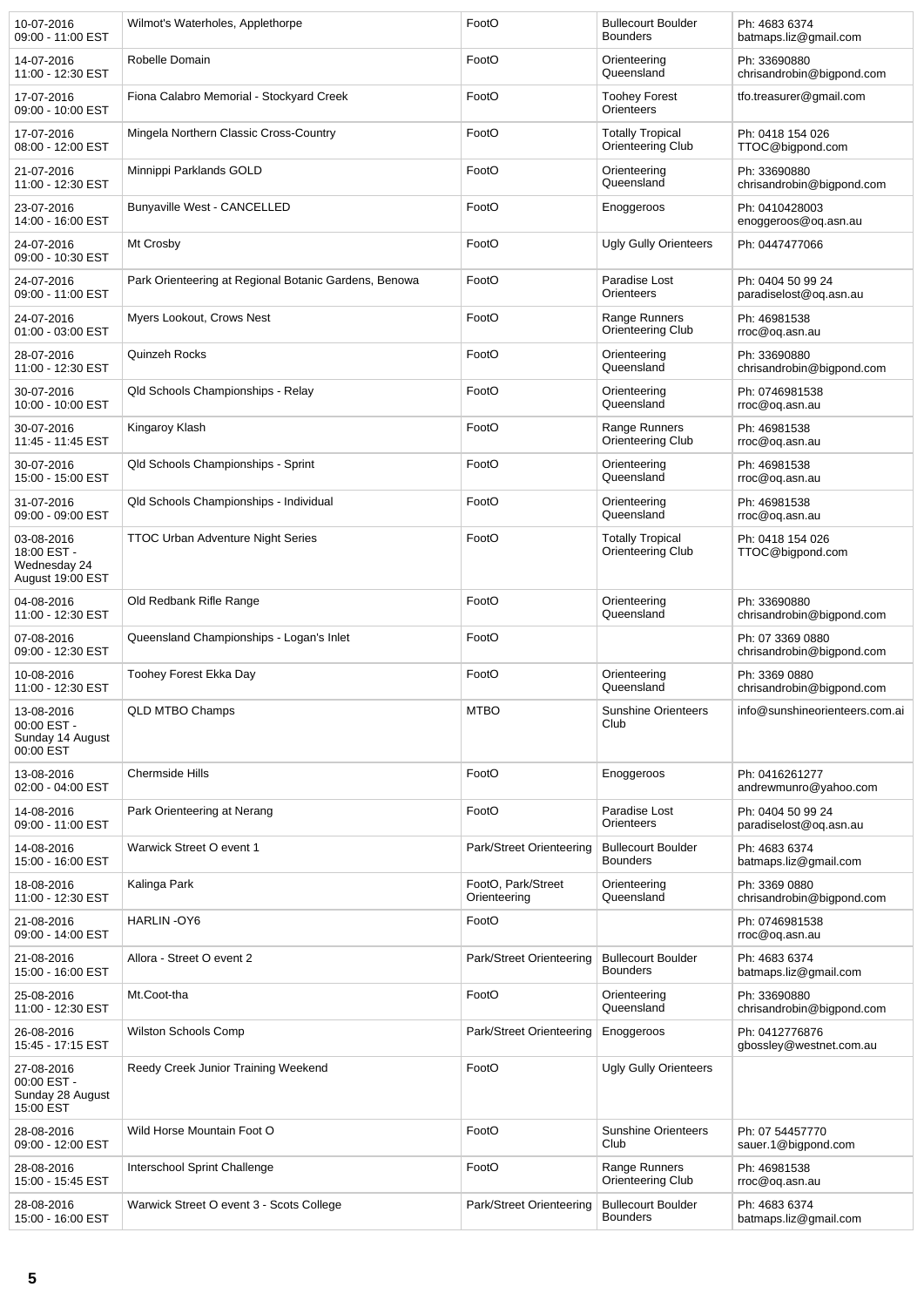| 28-08-2016<br>09:00 - 09:00 EST   | North Woco                                                                        | FootO                              | <b>Bundaberg United</b><br><b>Scrub Harriers</b> |                                                |
|-----------------------------------|-----------------------------------------------------------------------------------|------------------------------------|--------------------------------------------------|------------------------------------------------|
| 01-09-2016<br>11:00 - 11:00 EST   | Pine Rivers Park, Strathpine                                                      | FootO                              | Orienteering<br>Queensland                       | Ph: 33690880<br>chrisandrobin@bigpond.com      |
| 03-09-2016<br>00:00 - 00:00 EST   | <b>Blackbutt MTBO</b>                                                             | <b>MTBO</b>                        | Multi Terrain Bike<br>Orienteers                 | Ph: 0418871193<br>info@mtbo.com.au             |
| 03-09-2016<br>13:00 - 16:30 EST   | Sprint Training Saturday on the Gold Coast                                        | FootO                              | Paradise Lost<br>Orienteers                      | Ph: 0404 50 99 24<br>paradiselost@oq.asn.au    |
| 04-09-2016<br>00:00 - 00:00 EST   | Yarraman Cyclegaine                                                               | <b>MTBO</b>                        | Multi Terrain Bike<br>Orienteers                 | Ph: 0418871193<br>info@mtbo.com.au             |
| 04-09-2016<br>09:00 - 11:30 EST   | Goolman North                                                                     | FootO                              | <b>Ugly Gully Orienteers</b>                     | Ph: 0417 617 580<br>ugsecretary@oq.asn.au      |
| 04-09-2016<br>09:00 - 11:00 EST   | Leslie Dam, Warwick                                                               | FootO                              | <b>Bullecourt Boulder</b><br><b>Bounders</b>     | Ph: 4683 6374<br>batmaps.liz@gmail.com         |
| 04-09-2016<br>09:00 - 09:00 EST   | QLD Schools Relay Training - Leslie Dam, Warwick                                  | FootO                              |                                                  |                                                |
| 07-09-2016<br>09:00 - 11:00 EST   | Military Police Training Exercise - Score Event                                   | FootO                              | Enoggeroos                                       |                                                |
| 08-09-2016<br>11:00 - 12:30 EST   | <b>Samford Forest</b>                                                             | FootO                              | Orienteering<br>Queensland                       | Ph: 0733690880<br>chrisandrobin@bigpond.com    |
| 10-09-2016<br>00:00 - 00:00 EST   | Sprint Training Deja Vu                                                           | FootO                              | Paradise Lost<br>Orienteers                      | Ph: 0404 50 99 24<br>paradiselost@og.asn.au    |
| 11-09-2016<br>09:00 - 11:00 EST   | Parkinson Reserve - OY8                                                           | FootO                              | <b>Toohey Forest</b><br>Orienteers               | robinsimson5@bigpond.com                       |
| 15-09-2016<br>11:00 - 12:30 EST   | <b>Hardings Paddock</b>                                                           | FootO                              | Orienteering<br>Queensland                       | Ph: 3369 0880<br>chrisandrobin@bigpond.com     |
| 17-09-2016<br>07:30 - 09:00 EST   | MapRunners Pilot Event No 2                                                       | FootO, Park/Street<br>Orienteering | <b>Ugly Gully Orienteers</b>                     | support@fne.com.au                             |
| 18-09-2016<br>09:00 - 11:00 EST   | Park Orienteering at Albert Park                                                  | FootO, Park/Street<br>Orienteering | Paradise Lost<br>Orienteers                      | Ph: 0404 50 99 24<br>paradiselost@oq.asn.au    |
| 18-09-2016<br>08:00 - 11:00 EST   | <b>TTOC Palm Tree Creek Short-O</b>                                               | FootO                              | <b>Totally Tropical</b><br>Orienteering Club     | Ph: 0418 154 026<br>TTOC@bigpond.com           |
| 18-09-2016<br>09:00 - 11:00 EST   | <b>Banks Street Reserve</b>                                                       | FootO                              | Enoggeroos                                       | Ph: 3256 6580                                  |
| 20-09-2016<br>10:30 - 15:30 EST   | <b>Children With Potential</b>                                                    | Park/Street Orienteering           | Orienteering<br>Queensland                       | Ph: 0412776876<br>gbossley@westnet.com.au      |
| 22-09-2016<br>11:00 - 12:30 EST   | Daisy Hill                                                                        | FootO                              | Orienteering<br>Queensland                       | Ph: 0404 50 99 24<br>chrisandrobin@bigpond.com |
| 24-09-2016<br>$00:00 - 00:00$ EST | AusChamps - Event 1 - Australian Sprint Championships                             | FootO                              |                                                  | Ph: 0429899928                                 |
| 24-09-2016<br>00:00 - 00:00 EST   | Aus Champs MERCHANDISE                                                            | FootO                              | Enoggeroos                                       | Ph: 0410 428 003<br>treasurer@oq.asn.au        |
| 25-09-2016<br>00:00 - 00:00 EST   | AusChamps - Event 2 - Aus Relay Entry                                             | FootO                              |                                                  | Ph: 0429899928                                 |
| 25-09-2016<br>00:00 - 00:00 EST   | AusChamps - Event 2 - Australian Relay Champs-START LIST<br>& RESULTS             | FootO                              | Orienteering<br>Queensland                       | Ph: 0429899928<br>mark.petrie.1954@gmail.com   |
| 26-09-2016<br>00:00 - 00:00 EST   | AusChamps - Event 3 - Australian Secondary Schools Sprint<br>Championships        | FootO                              | Orienteering<br>Queensland                       | Ph: 0429899928                                 |
| 26-09-2016<br>00:00 - 00:00 EST   | AusChamps - Event 4 - Public Sprint                                               | FootO                              | Orienteering<br>Queensland                       | Ph: 0429899928                                 |
| 28-09-2016<br>00:00 - 00:00 EST   | AusChamps - Event 5 - Australian Secondary Schools<br>Individual Championships    | FootO                              | Orienteering<br>Queensland                       | Ph: 0429899928                                 |
| 28-09-2016<br>00:00 - 00:00 EST   | AusChamps - Event 6 - Race the Kids                                               | FootO                              |                                                  | Ph: 0429899928                                 |
| 29-09-2016<br>13:00 - 13:00 EST   | AusChamps - Event 8 - Billy Goat 2 Step                                           | FootO                              |                                                  | Ph: 0429899928                                 |
| 29-09-2016<br>09:00 - 09:00 EST   | AusChamps - Event 7 - Australian Secondary Schools Relay<br>Championships         | FootO                              | Orienteering<br>Queensland                       | Ph: 0429899928                                 |
| 30-09-2016<br>00:00 - 00:00 EST   | AusChamps - Event 9 - Model Event (for Australian Long<br>Distance Championships) | FootO                              |                                                  | Ph: 0429899928                                 |
| 02-10-2016<br>00:00 - 00:00 EST   | AusChamps - Event 11 - Australian Middle Distance<br>Championships                | FootO                              |                                                  | Ph: 0429899928                                 |
| 06-10-2016<br>11:00 - 12:30 EST   | <b>Bunyaville West</b>                                                            | FootO                              | Orienteering<br>Queensland                       | Ph: 0733690880<br>chrisandrobin@bigpond.com    |
| 08-10-2016<br>18:30 - 21:30 EST   | <b>TTOC JCU Night Double-O</b>                                                    | FootO                              | <b>Totally Tropical</b><br>Orienteering Club     | Ph: 0418 154 026<br>TTOC@bigpond.com           |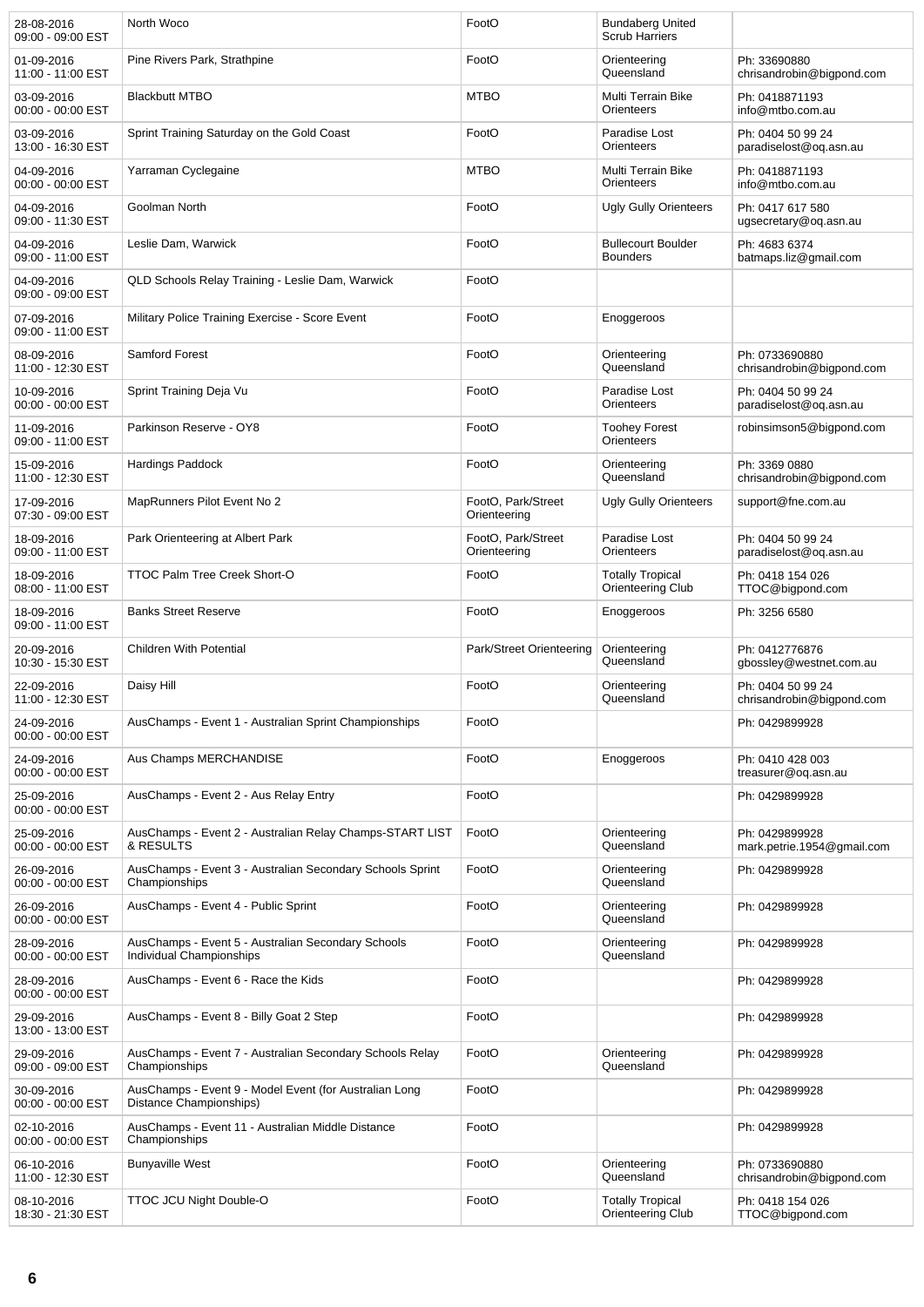| 08-10-2016<br>07:30 - 09:00 EST | <b>MapRunners Event 1</b>                    | FootO, Park/Street<br>Orienteering | <b>Ugly Gully Orienteers</b>                 | support@fne.com.au                               |
|---------------------------------|----------------------------------------------|------------------------------------|----------------------------------------------|--------------------------------------------------|
| 09-10-2016<br>09:00 - 11:00 EST | Orienteering at Hinze Dam, Gold Coast        | FootO, Park/Street<br>Orienteering | Paradise Lost<br>Orienteers                  | Ph: 0404 50 99 24<br>paradiselost@oq.asn.au      |
| 11-10-2016<br>18:30 - 18:30 EST | Brisbane Night Nav BCC Event - Rosalie       | Park/Street Orienteering           | <b>Ugly Gully Orienteers</b>                 | Ph: 0422 248 549                                 |
| 13-10-2016<br>11:00 - 12:30 EST | Stockyard Creek                              | FootO                              | Orienteering<br>Queensland                   | Ph: 3369 0880<br>chrisandrobin@bigpond.com       |
| 14-10-2016<br>15:45 - 17:30 EST | Somerset Hills Schools Comp                  | FootO                              | Orienteering<br>Queensland                   | Ph: 0412776876<br>gbossley@westnet.com.au        |
| 15-10-2016<br>07:30 - 09:00 EST | <b>MapRunners Event 2</b>                    | FootO                              | <b>Ugly Gully Orienteers</b>                 | support@fne.com.au                               |
| 16-10-2016<br>08:00 - 12:00 EST | <b>Schoolyard Sprint</b>                     | <b>MTBO</b>                        | <b>Sunshine Orienteers</b><br>Club           | Ph: 0419237668<br>info@sunshineorienteers.com.au |
| 16-10-2016<br>09:00 - 13:00 EST | Amiens                                       | FootO                              | <b>Bullecourt Boulder</b><br><b>Bounders</b> | Ph: 4683 6374<br>batmaps.liz@gmail.com           |
| 16-10-2016<br>08:00 - 12:00 EST | Springwood Scouts Training Day               | FootO                              | Orienteering<br>Queensland                   | Ph: 0412776876<br>gbossley@westnet.com.au        |
| 18-10-2016<br>18:30 - 18:30 EST | Brisbane Night Nav - Toowong                 | Park/Street Orienteering           | Ugly Gully Orienteers                        | Ph: 0422 248 549                                 |
| 20-10-2016<br>11:00 - 12:30 EST | Misty Morn BCC GOLD Event                    | FootO                              | Orienteering<br>Queensland                   | Ph: +61733690880<br>chrisandrobin@bigpond.com    |
| 20-10-2016<br>13:00 - 14:00 EST | Somerset Hills State School Colour Run       | FootO                              | Orienteering<br>Queensland                   | Ph: 0412776876<br>gbossley@westnet.com.au        |
| 22-10-2016<br>15:30 - 18:00 EST | TTOC - Jezzine Barracks Sprint-O             | FootO, Park/Street<br>Orienteering | <b>Totally Tropical</b><br>Orienteering Club | Ph: 0418 154 026<br>TTOC@bigpond.com             |
| 22-10-2016<br>07:30 - 09:00 EST | <b>MapRunners Event 3</b>                    | FootO, Radio<br>orienteering       | <b>Ugly Gully Orienteers</b>                 | support@fne.com.au                               |
| 23-10-2016<br>04:00 - 04:00 EST | Map Mates Race 1 Geham SS                    | FootO                              | Range Runners<br>Orienteering Club           | Ph: 0427107148<br>rroc@oq.asn.au                 |
| 25-10-2016<br>18:30 - 18:30 EST | Brisbane Night Nav BCC Event - St Lucia      | Park/Street Orienteering           | <b>Ugly Gully Orienteers</b>                 | Ph: 0422 248549                                  |
| 27-10-2016<br>11:00 - 12:30 EST | Anzac Park                                   | FootO                              | Orienteering<br>Queensland                   | Ph: +61733690880<br>chrisandrobin@bigpond.com    |
| 29-10-2016<br>07:30 - 09:00 EST | <b>MapRunners Event 4</b>                    | FootO, Park/Street<br>Orienteering | <b>Ugly Gully Orienteers</b>                 | support@fne.com.au                               |
| 29-10-2016<br>09:30 - 15:00 EST | <b>OQ Conference</b>                         | FootO                              | Orienteering<br>Queensland                   | Ph: 07 46981538<br>president@oq.asn.au           |
| 30-10-2016<br>10:00 - 13:00 EST | <b>QLD Club Relays ENTER HERE</b>            | FootO, Park/Street<br>Orienteering | Enoggeroos                                   | Ph: 0410428003<br>enoggeroos@og.asn.au           |
| 30-10-2016<br>10:00 - 12:30 EST | <b>QLD Club Relays - Results</b>             | FootO, Park/Street<br>Orienteering | Enoggeroos                                   | Ph: 0410428003<br>enoggeroos@og.asn.au           |
| 01-11-2016<br>18:30 - 18:30 EST | Brisbane Night Nav - Rainbow Forest          | FootO                              | <b>Ugly Gully Orienteers</b>                 | Ph: 0422 248 549                                 |
| 02-11-2016<br>18:30 - 19:00 EST | StreetNav - Kuraby                           | Park/Street Orienteering           | <b>Toohey Forest</b><br>Orienteers           | Ph: 3345 4527<br>robinsimson5@bigpond.com        |
| 03-11-2016<br>11:00 - 12:30 EST | Cicada Park                                  | FootO                              | Orienteering<br>Queensland                   | Ph: 33690880<br>chrisandrobin@bigpond.com        |
| 05-11-2016<br>15:00 - 16:00 EST | ParkO #1 - Robelle Domain                    | Park/Street Orienteering           | <b>Ugly Gully Orienteers</b>                 | Ph: 0423 046 001<br>jmitchell50@optusnet.com.au  |
| 05-11-2016<br>07:30 - 09:00 EST | <b>MapRunners Event 5</b>                    | FootO, Park/Street<br>Orienteering | <b>Ugly Gully Orienteers</b>                 | support@fne.com.au                               |
| 05-11-2016<br>08:00 - 13:00 EST | Schoolyard Sprint                            | <b>MTBO</b>                        | <b>Sunshine Orienteers</b><br>Club           | Ph: 0439979261<br>info@sunshineorienteers.com.au |
| 06-11-2016<br>03:00 - 03:45 EST | Pechey Forestry Map Mates 2 and Break Up     | FootO                              | Range Runners<br>Orienteering Club           |                                                  |
| 08-11-2016<br>18:30 - 19:30 EST | Brisbane Night Nav BCC Event - New Farm Park | FootO, Park/Street<br>Orienteering | Enoggeroos                                   | Ph: 0410428003<br>enoggeroos@oq.asn.au           |
| 09-11-2016<br>18:30 - 19:00 EST | StreetNav - Yeronga                          | Park/Street Orienteering           | <b>Toohey Forest</b><br>Orienteers           | Ph: 3345 4527<br>robinsimson5@bigpond.com        |
| 10-11-2016<br>11:00 - 12:30 EST | Downey Park GOLD                             | FootO                              | Orienteering<br>Queensland                   | Ph: 33690880<br>chrisandrobin@bigpond.com        |
| 12-11-2016<br>15:00 - 16:00 EST | ParkO #2 - City Botanic Gardens - BCC Event  | Park/Street Orienteering           | Ugly Gully Orienteers                        |                                                  |
| 12-11-2016<br>07:30 - 09:00 EST | MapRunners Event 6                           | FootO, Park/Street<br>Orienteering | Ugly Gully Orienteers                        | support@fne.com.au                               |